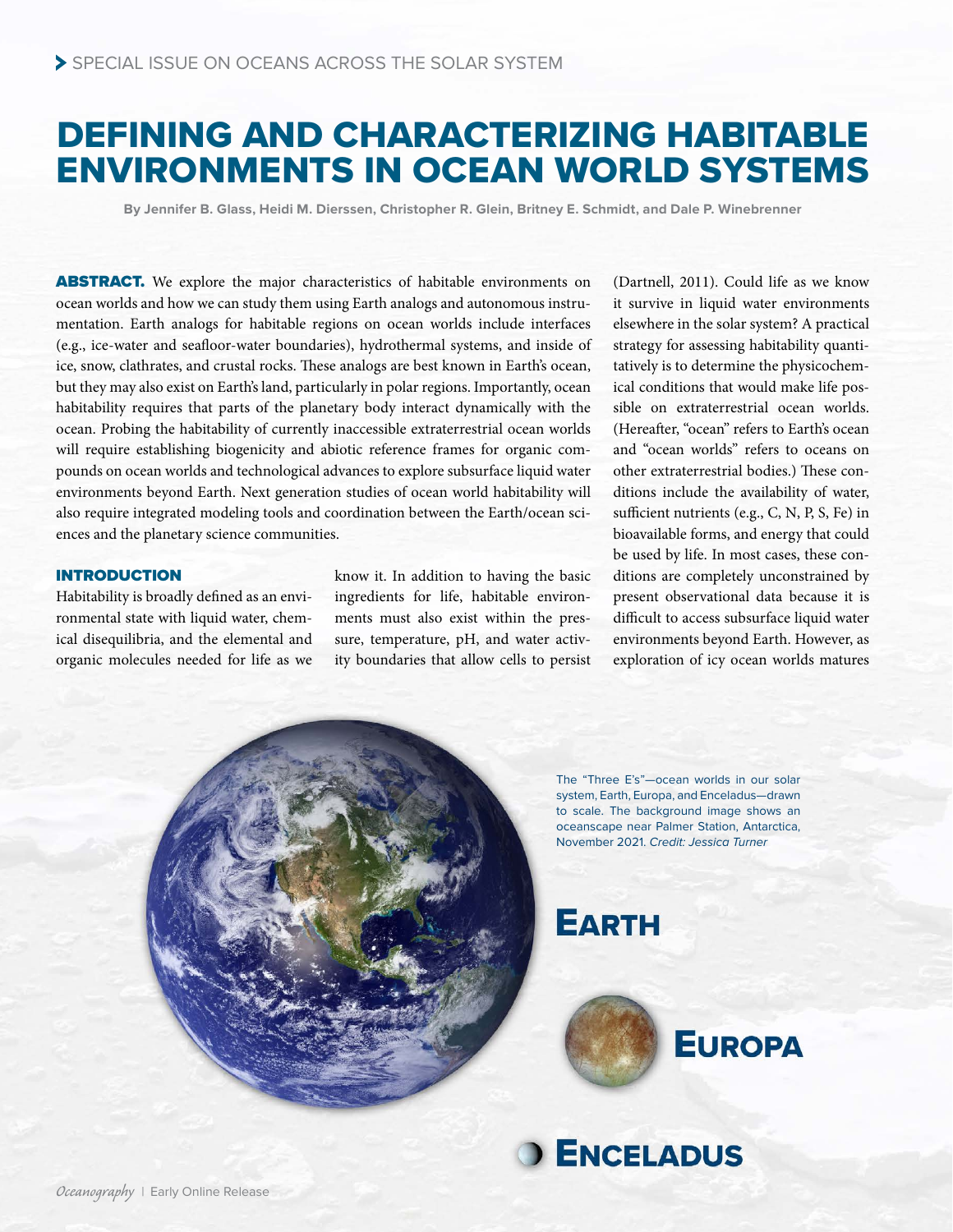from initial reconnaissance to more indepth characterization, opportunities will arise to obtain critical information about physicochemical conditions of ocean worlds (Hand et al., 2020). Near-term opportunities may involve serendipity, such as plume eruptions from the ocean on Saturn's moon Enceladus, or less direct sources of information, such as the compositions of planetary surfaces or atmospheres of ocean worlds (for an overview, see Glein and Zolotov, 2020).

# WHAT DO WE KNOW ABOUT THE OCEAN HABITABILITY OF EARTH, EUROPA, AND ENCELADUS? Earth

Earth is the only planetary body in the universe that we know for certain is inhabited. Every drop of water in our ocean is potentially habitable and likely inhabited by a diverse array of life. This habitability is due to multiple factors: critical nutrients are recycled through ocean circulation, pH is buffered by Earth's carbonate system, and clement temperatures and pressures are maintained largely due to Earth's atmosphere, to name a few (Langmuir and Broecker, 2012). Ocean circulation exerts a fundamental control on Earth's ocean habitability at a variety of spatial scales and is critical for moving heat and dissolved gases, as well as nutrients needed for life, throughout the ocean (Siedler et al., 2013). Ultimately, the habitability of Earth's ocean also depends on plate tectonics, which creates new oceanic crust that provides fresh substrates for life (Korenaga, 2012) and results in waterrock reactions that lead to the discharge of nutrient-rich waters at hydrothermal vents and at other seafloor locations (Govenar, 2012). Subsequent rock weathering releases critical nutrients, such as phosphorus, that would otherwise limit the growth of marine life.

## Europa

The possibility for developing a biosphere on ice-capped ocean worlds with limited sunlight, such as Jupiter's moon Europa, likely depends on the upward movement of reduced chemicals from the moon's silicate interior to its ocean via water-rock reactions at the ocean floor (Vance et al., 2016) and the downward movement of oxidants (e.g., H<sub>2</sub>O<sub>2</sub>; Carlson et al., 1999) via the ice shell into the liquid ocean from the irradiated surface (see Schmidt, 2020, for a review). This exchange is highly likely on Europa and could provide energy to support a dark biosphere (Chyba, 2000; Chyba and Phillips, 2001; Hand et al., 2009). Russell et al. (2017) argue that areas of relatively high oxidant fluxes at the icy lid of a Europan ocean should be expected to be highly biologically productive. The details of how these fluxes may occur are currently unknown, but evidence for global tectonism (Pappalardo et al., 1998; Doggett et al., 2009; Kattenhorn and Prockter, 2014) and recent cryovolcanic activity (Schmidt et al., 2011; Roth et al., 2014; Sparks et al., 2017; Jia et al., 2018) suggests that current ice-ocean exchange is possible via ice shell processes on Europa. With tidally induced magmatic activity providing global energy to Europa, it is possible that the conditions to support life have existed on this moon over the history of the solar system (Běhounková et al., 2021).

### Enceladus

Exploration of Enceladus by NASA's Cassini mission provided important lessons on how we can investigate the habitability of an extraterrestrial ocean world (Cable et al., 2021). As an example, Cassini found hydrogen gas  $(H<sub>2</sub>)$  in a plume that emanates from fractures in the south polar terrain. The likely source of  $H<sub>2</sub>$  is ferrous iron oxidation via water-rock reactions that occur below Enceladus' seafloor (Waite et al., 2017). Using a combination of mass spectrometry measurements in the plume and geochemical modeling of carbonate equilibria, researchers constrained the pH of Enceladus' ocean to ~9 (Glein et al., 2015; Glein and Waite, 2020). Enceladus also taught us that hydrothermal processes (Hsu et al., 2015) can be a critical component of energy generation

on ocean worlds beyond Earth (Choblet et al.,  $2017$ ). The abundance of  $H<sub>2</sub>$  was found to be sufficiently high for methanogenesis to be energetically feasible (Waite et al., 2017; Taubner et al., 2018). A recent statistical study by Affholder et al. (2021) suggests that methanogens may be the most probable source of observed methane if the origin of life is not an improbable event there. Surface-derived oxidants and oxidants produced as a result of decay of dissolved radioactive 40K within the ocean could also contribute to supplies of chemical energy in Enceladus' ocean but to a lesser extent than does methanogenesis (Ray et al., 2021).

# TO WHAT EXTENT CAN EARTH'S ECOSYSTEMS SERVE AS ANALOGS FOR OTHER OCEAN WORLDS?

Unlike all other ocean worlds in our solar system, most of Earth's surface ocean is in direct contact with the atmosphere and is bathed in sunlight. Although some organisms live off the chemical energy and minerals supplied by oceanic hydrothermal vents (called chemosynthesis; Dick, 2019) and live within the fluid-filled pores of crustal rocks (Li et al., 2020), Earth's ocean productivity is largely driven by photosynthesis in the surface layer—the euphotic zone—where sunlight penetrates. On icecapped ocean worlds, sunlight may not penetrate the ice sufficiently to reach the liquid ocean, and wind-driven ocean mixing would be absent. More relevant Earth analogs for habitable environments on other ocean worlds are interfaces, such as ice-water and seafloor-water boundaries (e.g., hydrothermal systems). Other analogs include habitats inside of ice, snow, ocean crustal rock, and clathrates (compounds formed by the inclusion of molecules of one kind in cavities of the crystal lattice of another).

## Interfaces

Some of the most productive and diverse aquatic habitats on Earth are found along boundaries and interfaces where biomass is concentrated. Examples include the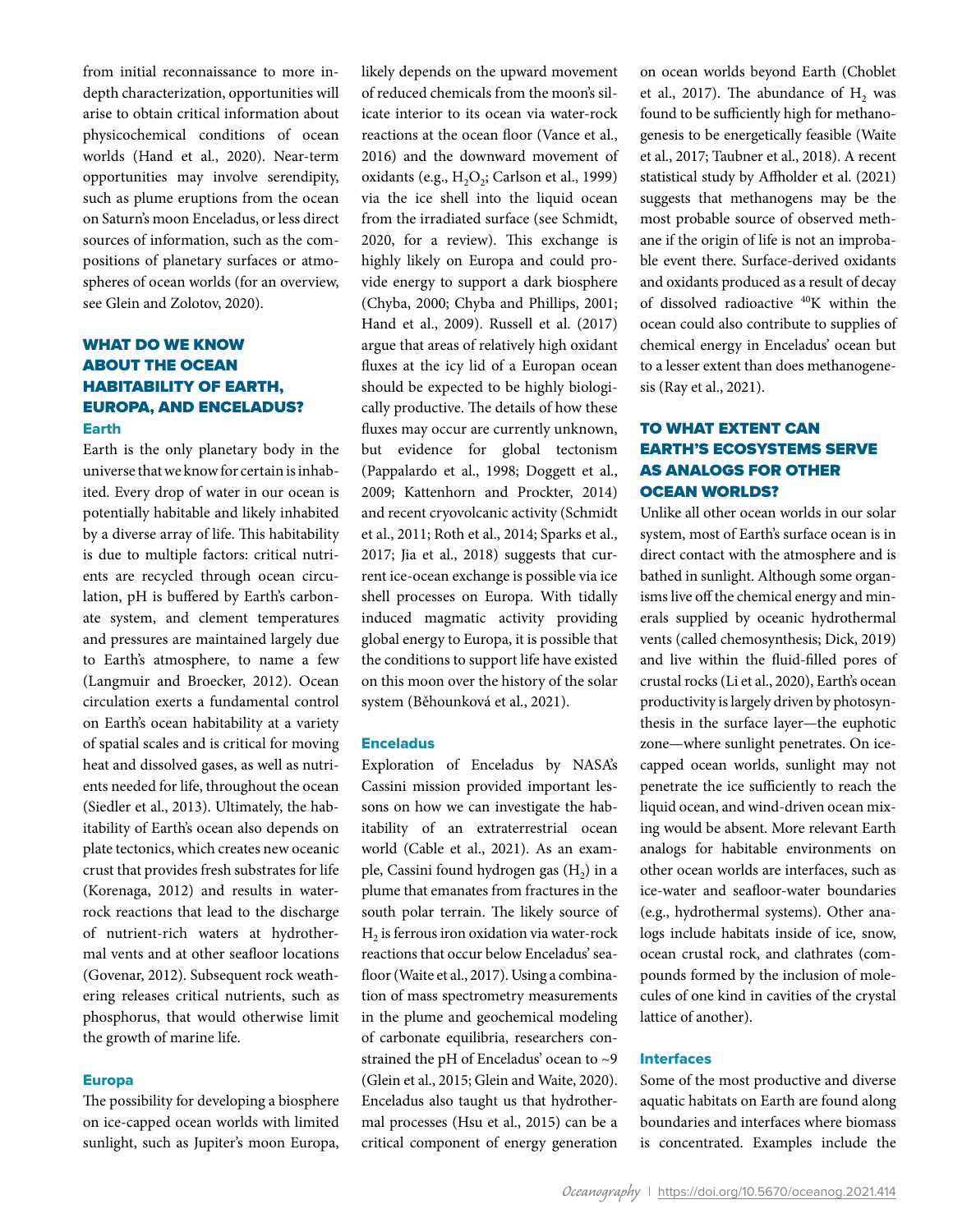seabed (sedimentary and igneous) and the underside of floating ice. Large-scale ocean processes deliver energy, chemicals, and organisms to these boundaries, which obstruct further transport, thereby concentrating life and life's necessities, and enabling biology to proceed more vigorously than in more dilute seawater. Interactions at the interfaces that control atmospheric deposition, exchanges across the coastal zone, and ice dynamics often control elemental cycles. On Earth, these interfaces are areas where marked changes in the physical, chemical, or geological structure of marine, brackish, and freshwater environments take place continuously. Growth rates of organisms in these habitats often change rapidly, from day to day, and over short distances.

Some of the most relevant Earth analogs to other ocean worlds are the unique habitats formed at boundaries between ice and water. Sea ice plays a dual role in the control of high-latitude phytoplankton blooms by influencing both light shading and stratification (Arrigo et al., 2012; Kauko et al., 2017). Melting of ice in the spring can stabilize the water column, supporting large phytoplankton blooms. The timing, size, and type of ice edge algal blooms can define the success of a growth season and control food web dynamics (Ducklow et al., 2013). Phytoplankton blooms can occur with limited light under several-meter-thick layers of ice and snow, as studied under Arctic sea ice (Boles et al., 2020) and in Antarctic dry valley lakes such as Lake Bonney (Obryk et al., 2014), Lake Fryxell (McKnight et al., 2000), and Lake Vanda (Sumner et al., 2016). Limits to phytoplankton growth under thicker ice layers are not well known. Certainly, heterotrophic and mixotrophic microbial life can also be important along boundary habitats, given nutrient availability in the form of dissolved organic matter. Even without penetration of direct sunlight, physiological adaptations of microorganisms to ocean-ice dynamics could serve as analogs for adaptations of both autotrophic and heterotrophic life in other icy ocean worlds.

The undersides of floating Antarctic ice shelves vividly illustrate the importance and roles of interfaces. Murray et al. (2016) discovered a vibrant, diverse ecosystem, including abundant sea anemones, at the undersurface of the floating Ross Ice Shelf. A similar community observed under Thwaites Glacier (Schmidt, 2020) shows the possibility for dense, complex, and energy-intensive biological activity in an unexpected and astrobiologically highly relevant location. Because the icy shells also form and evolve from cyclic freezing and melting, analogous processes to ocean-derived ices on Earth are helping to constrain the active cycles within the ice and at its interfaces (Buffo et al., 2018, 2019) as well as cycles of water within the ice shell (Kalousová et al., 2014; Chivers et al., 2021).

Life is abundant at the seafloor-ocean interface. There, unusual microbial and invertebrate populations survive by feeding on organic material made from  $CO<sub>2</sub>$ reduction by chemotrophic bacteria that oxidize inorganic compounds released by hydrothermal vents (Van Dover and Trask, 2000). Life persists beneath Earth's seafloor in low-energy environments within ocean crustal rocks and sediments (Jones et al., 2018). The seafloor-ocean interface is where photosynthesis is postulated to have begun under low-intensity, longwavelength geothermal light (Martin et al., 2018). Anaerobic green sulfur bacteria, for example, are capable of photosynthetic growth at extremely low light intensities. Temporally variable light has also been observed in visible wavelengths (400–600 nm) at deep-sea vents. This lighting is orders of magnitude greater than predicted for a thermal source, and the enhancement is likely caused by mechanisms associated with turbulence, mixing, and precipitation, such as vapor bubble luminescence, chemiluminescence, crystalloluminescence, and triboluminescence (White et al., 2002). Studies of marine microalgae in the polar night can also contribute to our understanding of low light photosynthesis, and the polar night can serve as an analog of the light conditions in the deep sea (Cohen et al., 2020; Johnsen et al., 2020) and potentially on icy ocean worlds.

Earth analogs for habitable regions on ocean worlds may also exist on land, particularly in polar regions. One fascinating example is found at the upper interfaces, or "lids," of Antarctic subglacial lakes, where overlying glacial ice meets subglacial lake waters. Molecular oxygen is supplied to the lids of some subglacial lakes during melting of air-clathrate-bearing ice. Air is trapped by progressive burial under new snow at ice sheet surfaces. At depth, the air is forced into cage-like structures in the ice crystal lattice under high pressure; the ice flow then carries such clathrates over subglacial lakes. Although oxygen in this case is photosynthetically derived, it would seem likely to play a similar role in dark, chemosynthetic environments for surface-derived oxidants in the Europan ice shell (Hand et al., 2006). The ice accreting above these lakes is also among the lowest energy niches on Earth, which provides an important lower limit on both the energy required to sustain and the technology needed to detect life in ocean worlds (Hand, 2017). Spatial variation in oxygen delivery within and between lakes (Winebrenner et al., 2019) is likely to result in a variety of habitable niche space (Mikucki et al., 2016). In some subglacial lakes, electrons derived from rock-water interactions, or the flux of reduced geothermal fluids, support oxidation-reduction reactions that drive a suite of biogeochemical cycles (Livingstone et al., 2022) providing a diversity of natural laboratories to study life under ice.

# Life Inside Ice

On Earth, there are active habitats within ice, as well as at its outer boundaries. It is presumably the case that a habitable ocean world would also have habitable niches within the ice shell. On Earth, this means that research into the processes that occur within ocean-formed ice—sea ice—and the cycling and processes that define their ecology, are relevant to ocean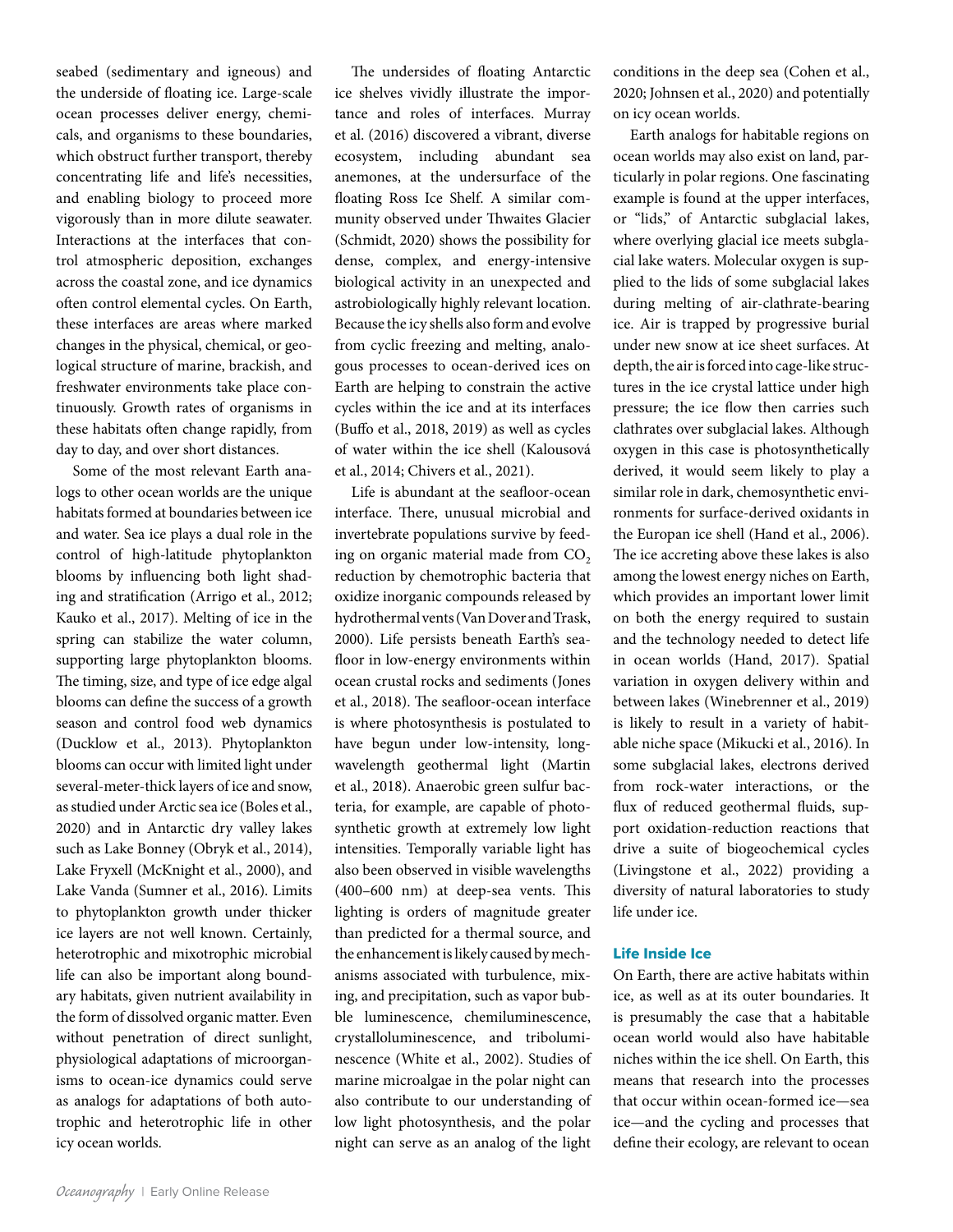worlds and their processes as well (Buffo et al., 2018, 2019; Schmidt, 2020). On the biological side, snowpacks serve as habitats and nutrient reservoirs for microbes across the global cryosphere on all continents (Lutz et al., 2016; Hodson et al., 2017). Snow or glacial algae survive in a liquid water film between melting snow and ice crystal and may color snow green, golden-brown, red, pink, orange, or purple-gray (Hoham and Remias, 2020). Formation of snow algae blooms is related to light availability, liquid water content, and temperature (Hoham and Remias, 2020). Algal pigments can be photoprotective and shield snow algae from harsh light conditions (Bidigare et al., 1993). They can also play a functional role in changing the albedo of snow, causing snow and ice to melt and creating more of the liquid water required for algal growth (Dial et al., 2018). With some exceptions, snow algae are usually found in snow with acidic pH. Snow and ice algae can be ephemeral, active only on the order of weeks during spring and summer when air temperatures remain above freezing, and on small spatial scales, often in the borders of ice and land margins. Nutrient cycling can be locally diverse and include volcanic sources, leaching from underlying rock, marine fauna (e.g., penguin and seal excreta), as well as intense cycling within glacial microbial communities.

In addition to the air clathrates described above, methane hydrates may be the most accessible habitats in which to find life on other planetary bodies in our solar system. Beneath the seafloor of Earth's continental margins, sediments associated with methane clathrates host unique microbial assemblages (Inagaki et al., 2006; Glass et al, 2021), and these microbes encode proteins capable of altering clathrate properties (Johnson et al, 2020). Gas hydrates are likely present on other planetary bodies in our solar system (Mousis et al., 2015) and may play a role in creating and sustaining liquid oceans, especially on ocean worlds without active sources of tidal heat (Tobie et al., 2006; Kamata et al., 2019).

At the Martian poles, methane clathrates could be present at depths as shallow as only half of a meter below the surface and extend down several dozen kilometers (Gloesener et al., 2020). These habitats have potential for serving as pockets of liquid water for microbial refugia in the deep subsurface and may be accessible to future drilling missions. On the seafloor above gas hydrates, methane escaping from the seafloor serves as an energy source for extensive communities of microbes and the tubeworms and clams that feed on them at cold seeps (Levin et al., 2016).

# WHAT TECHNOLOGY AND INTEGRATIVE SCIENTIFIC APPROACHES CAN ENABLE US TO PROBE THE HABITABILITY OF CURRENTLY INACCESSIBLE OCEANS? **Organics**

The next addition to our toolbox for quantifying habitability is organic molecules. Conventionally, organic molecules are targeted as potential biosignatures (Neveu et al., 2018) or precursors to life. However, observations of outer solar system bodies suggest that abiotic organic compounds may be abundant planetary materials, possibly of comparable importance to water and rocks (Néri et al., 2020). This means that organic compounds could play a major role in planetary evolutionary processes, such as hydrothermal alteration (Postberg et al., 2018). Geochemical experiments show that many groups of organic compounds behave predictably in hydrothermal systems, where abundant organic compounds are driven toward states of metastable equilibrium, defined by the physicochemical conditions of the system (Seewald, 1994; Shock et al., 2019; Robinson et al., 2020). These relationships provide the potential to derive properties (e.g., temperature, oxidation state, pH) of the host hydrothermal system from measurements of organic compounds. However, fully realizing the power of this approach and understanding its limitations will require (1) improvements in our ability to quantify the thermodynamic properties of organic compounds at high temperatures and pressures, (2) additional experiments to determine the mechanisms and corresponding rates of organic reactions under icy ocean world conditions (e.g., in carbonate/ ammonia-rich aqueous solutions and in the presence of primary and secondary minerals commonly found in chondritic bodies), (3) development of models that track the coupled evolution of diverse water-rock-organic compositions during hydrothermal circulation and other transport processes, and (4) groundtruth field tests of the prevalence of metastable equilibria among different compound classes at actively serpentinizing systems (e.g., Lost City Hydrothermal Field in the Atlantic), where organic compounds can be synthesized abiotically, and at organic-rich hydrothermal systems such as Guaymas Basin, which is a potential analog for hydrothermal processing of organic matter on worlds that have accreted an abundant organic component.

# Autonomous Platforms for Interface Exploration

Interfaces are critical areas where physical, chemical, and biological processes act on a variety of spatial and temporal scales. Intense biological activity, accumulation of organic and inorganic substances, and unique interactions that deviate from general conditions occur at these locations and can form an environment that may be extremely favorable for life. Understanding exchange and movement at interfaces of nutrients, gases, heat, and redox potential and quantifying light production and availability in low light environments such as deepsea vents and the polar night are essential to quantifying habitability of oceans and to guiding searches toward the most habitable environments. Environmental processes along interfaces typically have shorter temporal scales (hourly) and spatial scales (meters to kilometers) and often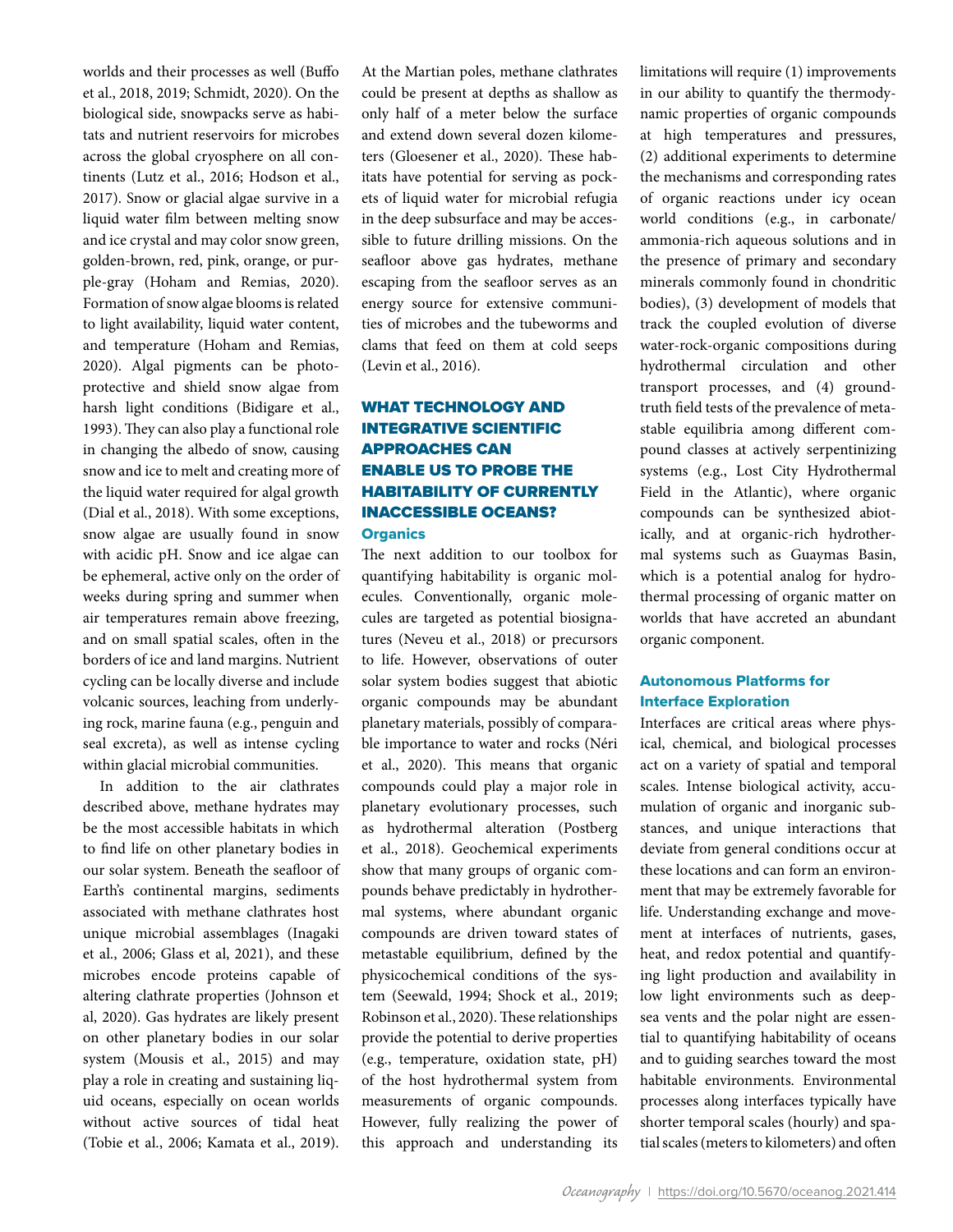require different methods for assessing change compared to other ocean habitats.

Study of ice-ocean interactions is an expanding area in the research into ocean worlds, and it is growing in fidelity. Active research by the climate and polar research communities regarding the fundamental controls on the circulation of oceans under ice can benefit this work (Holland and Jenkins, 1999; Dinniman et al., 2016; Holland et al., 2020). Such understanding hinges on ocean modeling on large and intermediate scales, as well as coordinated, focused observations of fluxes and processes near the interfaces. Already, some modeling of ocean world circulation exists (for a review, see Soderlund et al., 2020). However, the details of salinity, nutrient, and putative biomass distribution by ocean circulation is currently not included, because fundamental processes are still being resolved, such as overturning circulation, ice pumping, or double diffusion. Laboratory research in cyclic freezing and melting should be expanded in order to study the effects of freezing as a means of changing the composition of reservoirs and the ice, as well as to understand the fundamental sources of chemical energy possible in these environments.

Technology development is essential both for accessing interfaces in challenging places (e.g., beneath ice shelves, at the lids of subglacial lakes, and on and in the deep seafloor) and for measurements to diagnose poorly known phenomena occurring there (e.g., heat, salt, light, and nutrient fluxes beneath the ice shelves). New in-water autonomous platforms with a variety of sensors are being deployed to investigate the biodiversity and the time-dependent behavior of under-ice blooms (Kukulya et al., 2016; Hill et al., 2018; Johnsen et al., 2018; Randelhoff et al., 2020; Lawrence et al., in press; see **Figure 1a–f** for examples). Data collected by these platforms are especially important for understanding the dynamics of life associated with the underside of ice during winter and spring when it is challenging to assess

with many remote-sensing techniques. New technology can motivate a variety of new scientific questions, for example, on interface processes, and spur further technology development for more extensive exploration of this habitat (Rack et al., 2012). Similarities between Earth's ocean-ice interactions and those that likely also operate on ocean worlds (with important implications for geochemical cycling and climate response of ice shelves) means that exploring these physical processes on Earth provides feedforward context for studying other ocean worlds. Exploring these sea ice-covered regions on Earth using ice-penetrating radar, seismic methods, and underwater vehicles is often (but not always) technologically synergistic with needed developments for exploring ocean worlds. The upcoming NASA Europa Clipper mission (expected to launch in 2024) will provide in situ plume/atmospheric and remotesensing measurements of the composition and detailed local context of iceocean exchange processes that was not possible with earlier missions (Howell and Pappalardo, 2020). How these processes interact with more regional-scale geologic processes on bodies like Enceladus is an area of active research (Walker and Schmidt, 2015; Běhounková et al., 2017; Nimmo et al., 2018; Weller et al., 2019; Kang and Flierl, 2020).

## **Modeling**

Resolving the phenology of diverse life forms is crucial for understanding responses to environmental perturbations but is impossible to capture with a single snapshot. Investigations require careful time series of measurements and modeling across relevant timescales. To achieve this, it will be critical to measure and model the patterns and dynamics (spatial and temporal) of ice and oceans on both this planet and other ocean worlds. Using Earth as analog, we can begin to identify essential model parameters that are needed to improve ocean, ice, and crustal models, and evaluate new and existing technologies and models relevant to studying ocean, ice, and crustal dynamics of other ocean worlds.

Biogeochemical and ecosystem models are advancing our ability to characterize the complexity of life in our own ocean world of Earth. For example, marine biogeochemical and ecosystem models include parameters for the physical environment (ocean temperature, light, salinity, and circulation), the cycling of inorganic and detrital matter (biogeochemistry), and the explicit representation of some portion of the living component of the ocean (e.g., phytoplankton, zooplankton) (IOCCG, 2020). Such integrated modeling tools could be adapted for assessing the parameters and potential for life in other ocean worlds (Farrell et al., 2021). Advances are being made in measuring and modeling mesoscale and submesoscale circulation patterns (e.g., eddies, streamers, and fronts) and their roles in transporting heat and nutrients into and out of the euphotic zone (McGillicuddy, 2016).

The general approach of using modeling to help fill in the gaps where data are incomplete provides a tool for extracting maximal information on extraterrestrial ocean properties. This type of tool was not developed until late in the Cassini mission, which was launched in 1997 and ended in 2017. Future ocean worlds missions should plan integrative approaches from the start, during the development/testing of instruments and planning of mission operations, and these approaches should include full traceability that links primary mission data to ocean properties for a broad range of models (e.g., MacKenzie et al., 2021). More generally, a key science lesson is that ocean habitability involves other parts of the planetary body dynamically interacting with the ocean. This echoes our understanding of the Earth system and suggests that coordinated geophysical and geochemical studies are needed to better understand how exchange processes can create habitable conditions on ocean worlds. Modeling seawater chemistry and water-rock interactions based on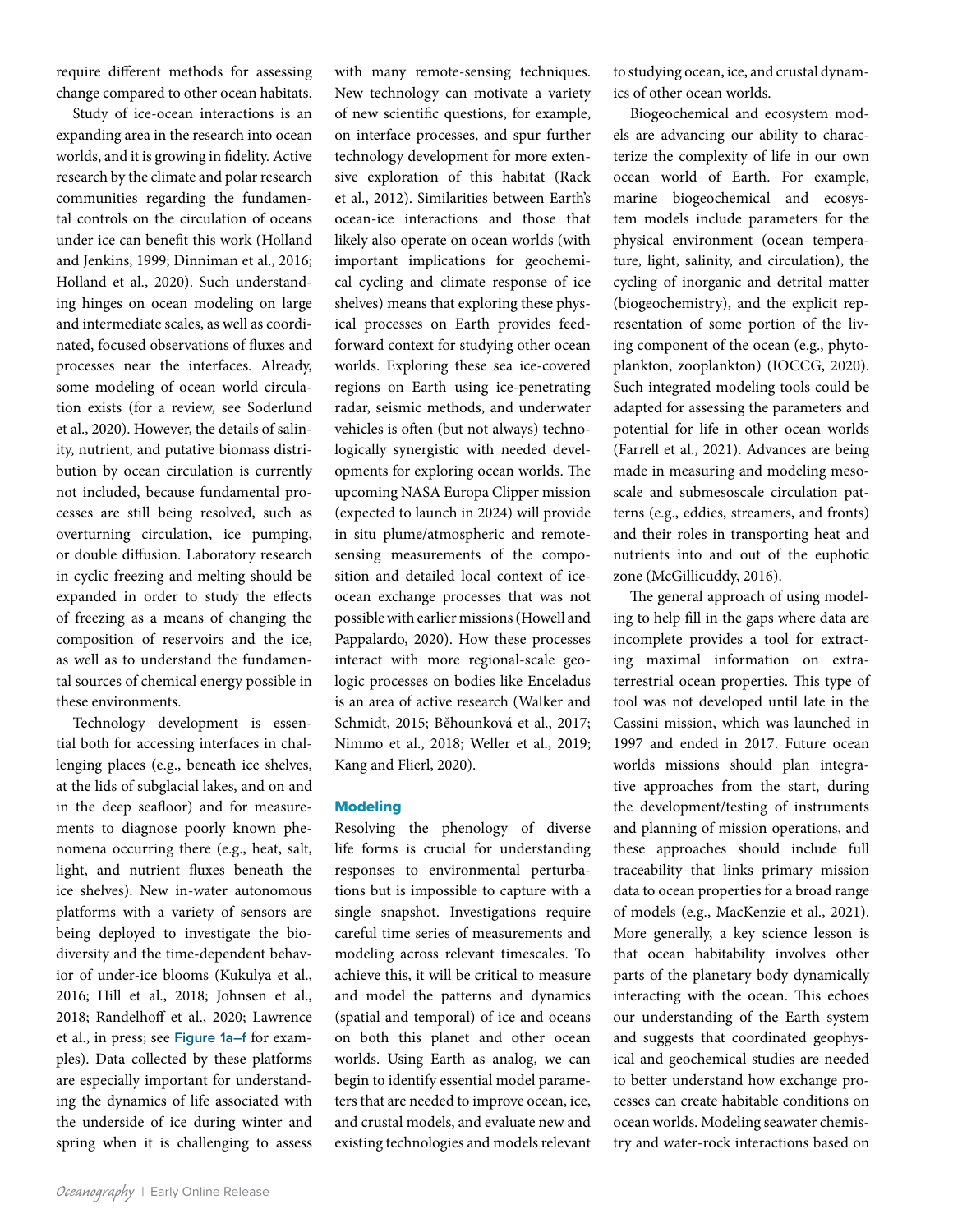

**Figure 1.** Examples of instrumentation for ocean world analog exploration. *Background figure modified from Newman et al. (2019)* (a) Optical sensors are deployed during the ORCAS/LTER field campaign in 2016 in the Southern Ocean. *Image credit: Shungudzemwoyo Garaba* (b) A researcher holds a University of Washington Ice Diver thermal melt probe during field testing at Greenland Summit in May 2021. The Ice Diver is in development to access deep Antarctic subglacial lakes (>100 m depth beneath the ice surface) at logistical costs much lower than those of conventional drilling. Field testing demonstrated microbiologically clean sampling using peristaltic pumps and autoclaved tubing and sample bags (German et al., 2021; Caleb Schuler, University of Tennessee, *pers. comm.*, 2022). (c) Icefin, a modular underwater vehicle designed to explore Earth's polar oceans in ways that inform future planetary exploration (e.g., Meister et al. 2018), is deployed using a launch frame and lift system to raise the vehicle to vertical for deployment through narrow (~30 cm) boreholes through sea ice or ice shelves. *Image credit: Icefin/RISEUP/Anthony Spears* (d) This underwater image of melting of the face of the Erebus Glacier Tongue, Antarctica, was taken by Icefin in 2018. The cusps on the surface are caused by melting of the ice in turbulent water. *Image credit: Icefin/RISEUP/Britney Schmidt* (e) Icefin, viewed from underwater, conducts a mission below ~2 m of sea ice cover in McMurdo Sound. Icefin carries over 10 science sensors and can also map ocean currents, nutrients, pH, and the seafloor. *Image credit: Rob Robbins* (f) Cabled benthic crawler *Wally* collects data for studies of gas hydrate outcrops on the seafloor. For more information, see Reidel et al. (2022). *Image credit: NEPTUNE Canada*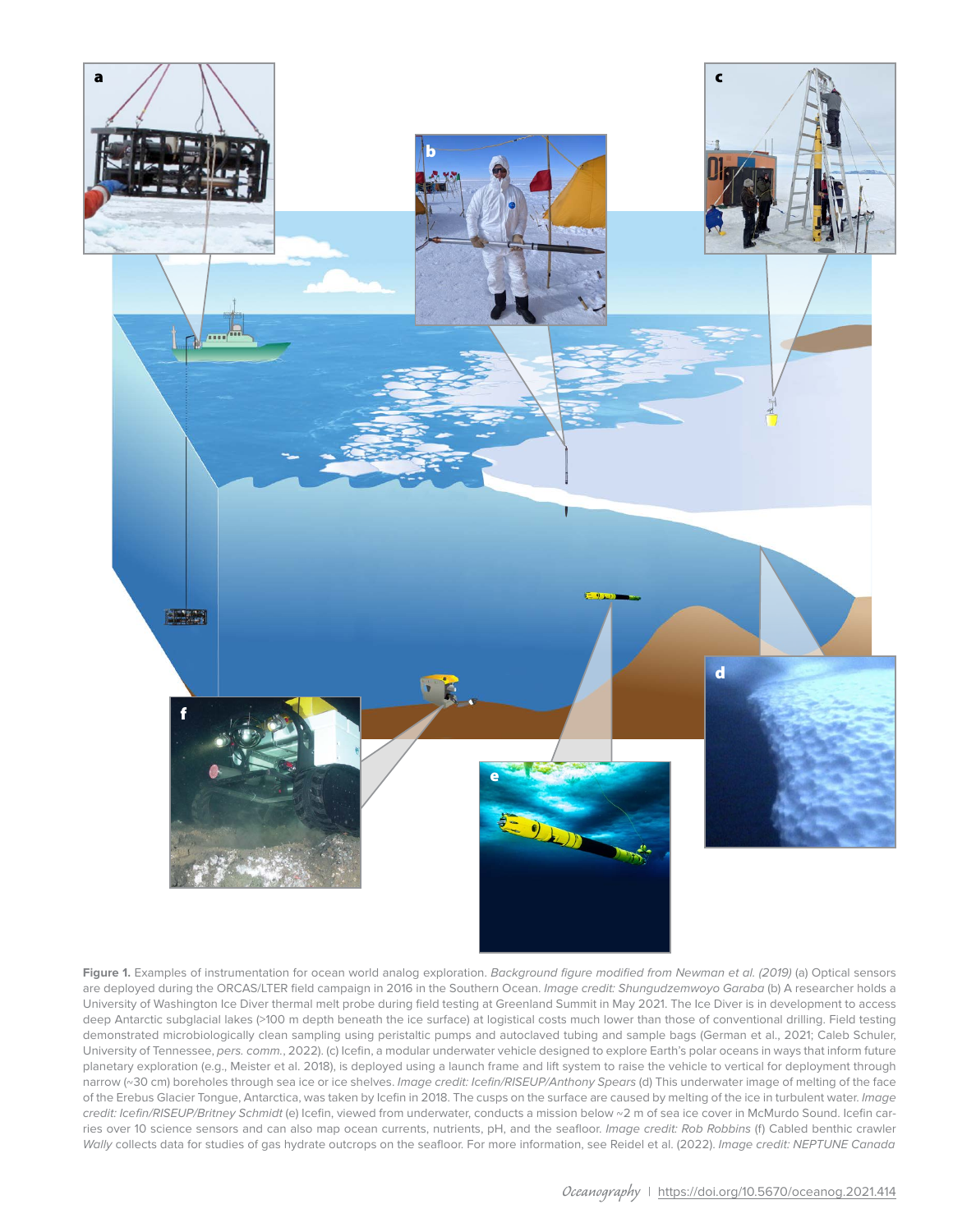analogous processes on Earth, extended to hypersaline lakes and deep anoxic hypersaline basins with more exotic chemistries (Fisher et al., 2021; Buffo et al., 2022), would benefit both the Earth and the astrobiology communities.

To better understand the habitability of gas-hydrate-bearing environments, it will be necessary to measure and model the patterns and spatial and temporal dynamics of methane clathrates, determine the essential model parameters necessary to improve gas hydrate models, evaluate new and existing technologies and models relevant to studying hydrate dynamics, and pursue better characterization of microbes in their native hydrate habitats on Earth.

## Interdisciplinary Efforts

Coordination between the Earth/ocean sciences and the planetary science communities will be critical for next generation studies of ocean world habitability, and—ultimately—life detection (NASEM, 2022). Earth/ocean scientists have a deep base of experience on how life can be linked to environmental conditions and processes, while planetary scientists can translate the underlying concepts to alien environments and indirect spacecraft measurements. It is important to connect the understandings of various layers of a planet/moon in order to plan effective observations because the ice shell and atmosphere are the windows through which we will, for now, observe ocean world systems. How does the ice reflect or hide the ocean? How do seafloor heating and rotation drive ocean currents, and how do they distribute biosignatures, heat, salt, and other components? Is the ice-ocean interface the first habitable niche, or are there locations in the ice or along the seafloor to search? Synergy between observations of ice, ocean, and geothermal processes on Earth and models of how these processes may manifest on ocean worlds benefits both the Earth/ocean sciences and the planetary science communities. Moreover, the technological needs

for exploring, especially at the poles, is often synergistic. Terrestrial and extraterrestrial ocean scientists must work collaboratively to measure and model spatial and temporal dynamics, determine essential parameters that govern interface processes, and evaluate new and existing technologies to access and study dynamics of habitable worlds.

#### REFERENCES

- Affholder, A., F. Guyot, B. Sauterey, R. Ferrière, and S. Mazevet. 2021. Bayesian analysis of Enceladus's plume data to assess methanogenesis. *Nature Astronomy* 5(8):805–814, [https://doi.org/10.1038/](https://doi.org/10.1038/s41550-021-01372-6) [s41550-021-01372-6.](https://doi.org/10.1038/s41550-021-01372-6)
- Arrigo, K.R., K.E. Lowry, and G.L. van Dijken. 2012. Annual changes in sea ice and phytoplankton in polynyas of the Amundsen Sea, Antarctica. *Deep Sea Research Part II* 71:5–15, [https://doi.org/10.1016/](https://doi.org/10.1016/j.dsr2.2012.03.006) [j.dsr2.2012.03.006](https://doi.org/10.1016/j.dsr2.2012.03.006).
- Běhounková, M., O. Souček, J. Hron, and O. Čadek. 2017. Plume activity and tidal deformation on Enceladus influenced by faults and variable ice shell thickness. *Astrobiology* 17(9):941–954, <https://doi.org/10.1089/ast.2016.1629>.
- Běhounková, M., G. Tobie, G. Choblet, M. Kervazo, M. Melwani Daswani, C. Dumoulin, and S.D. Vance. 2021. Tidally induced magmatic pulses on the oceanic floor of Jupiter's moon Europa. *Geophysical Research Letters* 48(3):e2020GL090077, <https://doi.org/10.1029/2020GL090077>.
- Bidigare, R.R., M.E. Ondrusek, M.C. Kennicutt, R. Iturriaga, H.R. Harvey, R.W. Hoham, and S.A. Macko. 1993. Evidence a photoprotective for secondary carotenoids of snow algae. *Journal of Phycology* 29(4):427–434, [https://doi.org/10.1111/](https://doi.org/10.1111/j.1529-8817.1993.tb00143.x) [j.1529-8817.1993.tb00143.x](https://doi.org/10.1111/j.1529-8817.1993.tb00143.x).
- Boles, E., C. Provost, V. Garçon, C. Bertosio, M. Athanase, Z. Koenig, and N. Sennéchael. 2020. Under-ice phytoplankton blooms in the central Arctic Ocean: Insights from the first biogeochemical IAOOS platform drift in 2017. *Journal of Geophysical Research: Oceans* 125(3):e2019JC015608, [https://doi.org/](https://doi.org/10.1029/2019JC015608) [10.1029/2019JC015608.](https://doi.org/10.1029/2019JC015608)
- Buffo, J., B. Schmidt, and C. Huber. 2018. Multiphase reactive transport and platelet ice accretion in the sea ice of McMurdo sound, Antarctica. *Journal of Geophysical Research: Oceans* 123(1):324–345, <https://doi.org/10.1002/2017JC013345>.
- Buffo, J., B.E. Schmidt, C. Huber, and C.C. Walker. 2019. Entrainment and dynamics of ocean-derived impurities within Europa's ice shell. *Journal of Geophysical Research: Planets*:e2020JE006394, <https://doi.org/10.1029/2020JE006394>.
- Buffo, J., E.K. Brown, A. Pontefract, B.E. Schmidt, B. Klempay, J. Lawrence, J. Bowman, M. Grantham, J.B. Glassi, T. Plattner, and others. 2022. The bioburden and ionic composition of hypersaline lake ices: Novel habitats on Earth and their astrobiological implications. *Astrobiology* 22(8), <https://doi.org/10.1002/essoar.10506914.1>.
- Cable, M.L., C. Porco, C.R. Glein, C.R. German, S.M. MacKenzie, M. Neveu, T.M. Hoehler, A.E. Hofmann, A.R. Hendrix, and J. Eigenbrode. 2021. The science case for a return to Enceladus. *The Planetary Science Journal* 2(4):132, <https://doi.org/10.3847/PSJ/abfb7a>.
- Carlson, R., M. Anderson, R. Johnson, W. Smythe, A. Hendrix, C. Barth, L. Soderblom, G. Hansen, T. McCord, and J. Dalton. 1999. Hydrogen peroxide on the surface of Europa. *Science* 283(5410):2,062–2,064, [https://doi.org/](https://doi.org/10.1126/science.283.5410.2062) [10.1126/science.283.5410.2062](https://doi.org/10.1126/science.283.5410.2062).
- Chivers, C.J., J.J. Buffo, and B.E. Schmidt. 2021. Thermal and chemical evolution of small, shallow water bodies in Europa's ice shell. *Journal of Geophysical Research: Planets* 126(5):e2020JE006692, [https://doi.org/](https://doi.org/10.1029/2020JE006692) [10.1029/2020JE006692.](https://doi.org/10.1029/2020JE006692)
- Choblet, G., G. Tobie, C. Sotin, M. Běhounková, O. Čadek, F. Postberg, and O. Souček. 2017. Powering prolonged hydrothermal activity inside Enceladus. *Nature Astronomy* 1(12):841–847, <https://doi.org/10.1038/s41550-017-0289-8>.
- Chyba, C.F. 2000. Energy for microbial life on Europa. *Nature* 403(6768):381–382, [https://doi.org/](https://doi.org/10.1038/35000281) [10.1038/35000281.](https://doi.org/10.1038/35000281)
- Chyba, C.F., and C.B. Phillips. 2001. Possible ecosystems and the search for life on Europa. *Proceedings of the National Academy of Sciences of the United States of America* 98(3):801–804, <https://doi.org/10.1073/pnas.98.3.801>.
- Cohen, J.H., J. Berge, M.A. Moline, G. Johnsen, and A.P. Zolich. 2020. Light in the polar night. Pp. 37–66 in *POLAR NIGHT Marine Ecology*. Springer, [https://doi.org/10.1007/](https://doi.org/10.1007/978-3-030-33208-2_3) [978-3-030-33208-2\\_3](https://doi.org/10.1007/978-3-030-33208-2_3).
- Dartnell, L. 2011. Biological constraints on habitability. *Astronomy & Geophysics* 52(1):1.25–1.28, [https://doi.org/10.1111/j.1468-4004.2011.52125.x.](https://doi.org/10.1111/j.1468-4004.2011.52125.x)
- Dial, R.J., G.Q. Ganey, and S.M. Skiles. 2018. What color should glacier algae be? An ecological role for red carbon in the cryosphere. *FEMS Microbiology Ecology* 94(3):fiy007, [https://doi.org/](https://doi.org/10.1093/femsec/fiy007) [10.1093/femsec/fiy007](https://doi.org/10.1093/femsec/fiy007).
- Dick, G.J. 2019. The microbiomes of deep-sea hydrothermal vents: Distributed globally, shaped locally. *Nature Reviews Microbiology* 17:271–283, [https://doi.org/10.1038/s41579-019-0160-2.](https://doi.org/10.1038/s41579-019-0160-2)
- Dinniman, M.S., X.S. Asay-Davis, B.K. Galton-Fenzi, P.R. Holland, A. Jenkins, and R. Timmermann. 2016. Modeling ice shelf/ocean interaction in Antarctica: A review. *Oceanography* 29(4):144–153, <https://doi.org/10.5670/oceanog.2016.106>.
- Doggett, T., R. Greeley, P. Figueredo, and K. Tanaka. 2009. Geologic stratigraphy and evolution of Europa's surface. Pp. 137–160 in *Europa*. University of Arizona Press, Tucson, AZ, [https://doi.org/](https://doi.org/10.2307/j.ctt1xp3wdw.12) [10.2307/j.ctt1xp3wdw.12](https://doi.org/10.2307/j.ctt1xp3wdw.12).
- Ducklow, H.W., W.R. Fraser, M.P. Meredith, S.E. Stammerjohn, S.C. Doney, D.G. Martinson, S.F. Sailley, O.M. Schofield, D.K. Steinberg, and H.J. Venables. 2013. West Antarctic Peninsula: An ice-dependent coastal marine ecosystem in transition. *Oceanography* 26(3):190–203, [https://doi.org/](https://doi.org/10.5670/oceanog.2013.62) [10.5670/oceanog.2013.62](https://doi.org/10.5670/oceanog.2013.62).
- Farrell, W., O. Tucker, M. Neveu, D. Bower, L. Quick, J. Renaud, R. Tyler, L.-A. Couston, C. Nixon, and P. Romani. 2021. The need for a largescale, integrated approach to ocean world modeling. *Bulletin of the American Astronomical Society* 53(4):Whitepaper #067, [https://doi.org/](https://doi.org/10.3847/25c2cfeb.e81a051f) [10.3847/25c2cfeb.e81a051f](https://doi.org/10.3847/25c2cfeb.e81a051f).
- Fisher, L.A., A. Pontefract, S.M. Som, C.E. Carr, B. Klempay, B.E. Schmidt, J.S. Bowman, and D.H. Bartlett. 2021. Current state of athalassohaline deep-sea hypersaline anoxic basin research—Recommendations for future work and relevance to astrobiology. *Environmental Microbiology* 23(7):3,360–3,369, [https://doi.org/](https://doi.org/10.1111/1462-2920.15414) [10.1111/1462-2920.15414](https://doi.org/10.1111/1462-2920.15414).
- German, L., J.A. Mikucki, S.A. Welch, K.A. Welch, A. Lutton, B. Dachwald, J. Kowalski, D. Heinen, M. Feldmann, and G. Francke. 2021. Validation of sampling Antarctic subglacial hypersaline waters with an electrothermal ice melting probe (IceMole) for environmental analytical geochemistry. *International Journal of Environmental Analytical Chemistry* 101(15):2,654–2,667, [https://doi.org/](https://doi.org/10.1080/03067319.2019.1704750) [10.1080/03067319.2019.1704750.](https://doi.org/10.1080/03067319.2019.1704750)
- Glass, J.B., P. Ranjan, C.B. Kretz, B.L. Nunn, A.M. Johnson, M. Xu, J. McManus, and F.J. Stewart. 2021. Microbial metabolism and adaptations in Atribacteria-dominated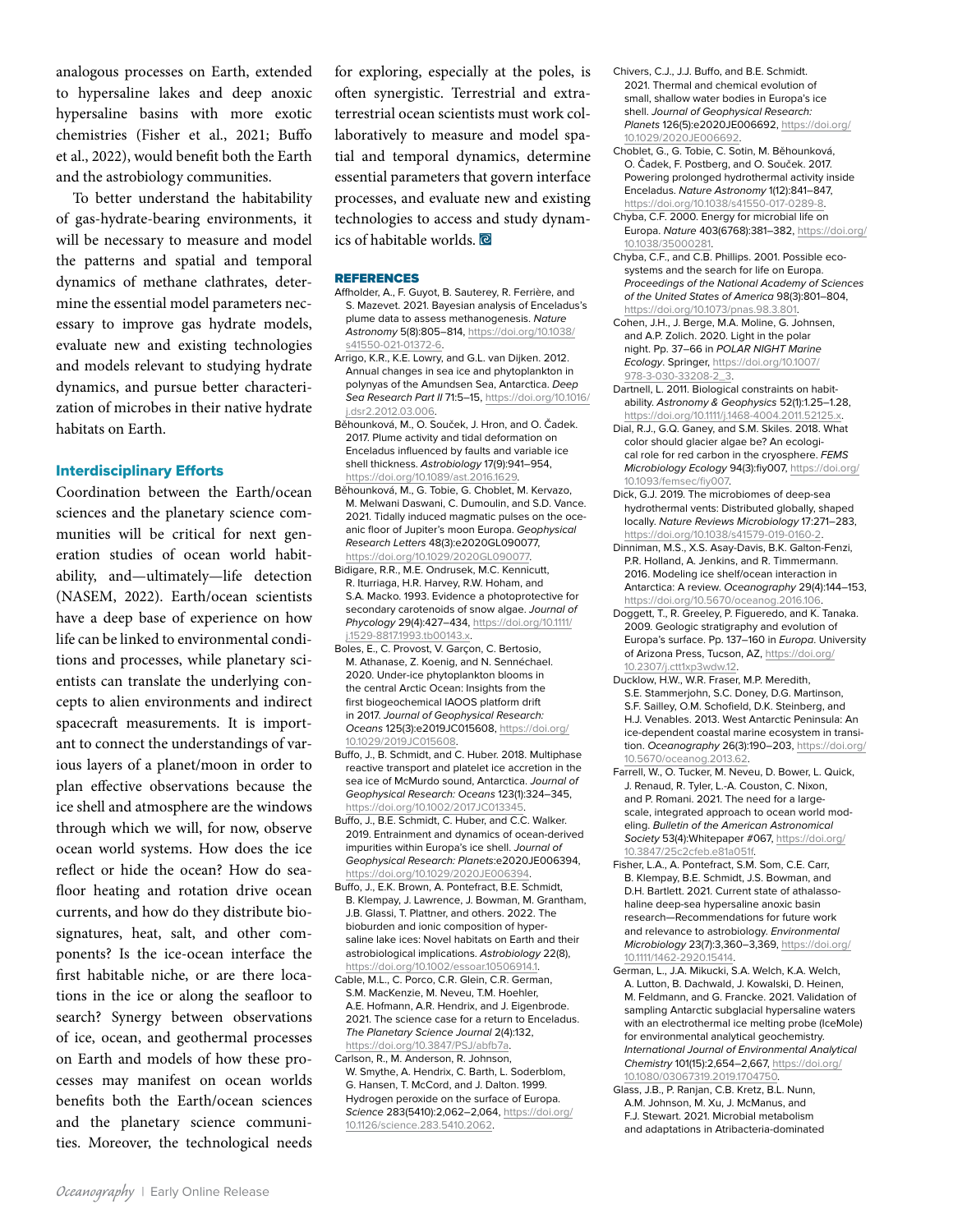methane hydrate sediments. *Environmental Microbiology* 23(8):4,646–4,660, [https://doi.org/](https://doi.org/10.1111/1462-2920.15656) 10.1111/1462-2920.156

- Glein, C.R., J.A. Baross, and J.H. Waite Jr. 2015. The pH of Enceladus' ocean. *Geochimica et Cosmochimica Acta* 162:202–219, [https://doi.org/](https://doi.org/10.1016/j.gca.2015.04.017) [10.1016/j.gca.2015.04.017.](https://doi.org/10.1016/j.gca.2015.04.017)
- Glein, C.R., and J.H. Waite. 2020. The carbonate geochemistry of Enceladus' ocean. *Geophysical Research Letters* 47(3):e2019GL085885, [https://doi.org/10.1029/2019GL085885.](https://doi.org/10.1029/2019GL085885)
- Glein, C.R., and M.Y. Zolotov. 2020. Hydrogen, hydrocarbons, and habitability across the solar system. *Elements: An International Magazine of Mineralogy, Geochemistry, and Petrology* 16(1):47–52, [https://doi.org/10.2138/](https://doi.org/10.2138/gselements.16.1.47) [gselements.16.1.47](https://doi.org/10.2138/gselements.16.1.47).
- Gloesener, E., Ö. Karatekinb, and V. Dehant. 2020. Stability and composition of  $CH<sub>4</sub>$ -rich clathrate hydrates in the present martian subsurface. *Icarus* 353:114099, [https://doi.org/10.1016/j.icarus.](https://doi.org/10.1016/j.icarus.2020.114099) [2020.114099](https://doi.org/10.1016/j.icarus.2020.114099).
- Govenar, B. 2012. Energy transfer through food webs at hydrothermal vents: Linking the lithosphere to the biosphere. *Oceanography* 25(1):246–255, <https://doi.org/10.5670/oceanog.2012.23>.
- Hand, K.P., C.F. Chyba, R.W. Carlson, and J.F. Cooper. 2006. Clathrate hydrates of oxidants in the ice shell of Europa. *Astrobiology* 6(3):463–482, [https://doi.org/10.1089/ast.2006.6.463.](https://doi.org/10.1089/ast.2006.6.463)
- Hand, K.P., C.F. Chyba, J.C. Priscu, R.W. Carlson, and K.H. Nealson. 2009. Astrobiology and the potential for life on Europa. Pp. 589–629 in *Europa*. R.T. Pappalardo, W.B. McKinnon, and K.K. Khurana, eds, University of Arizona Press, [https://doi.org/](https://doi.org/10.2307/j.ctt1xp3wdw.32) [10.2307/j.ctt1xp3wdw.32.](https://doi.org/10.2307/j.ctt1xp3wdw.32)
- Hand, K.P., A.E. Murray, J.B. Garvin, W.B. Brinckerhoff, B.C. Christner, K.S. Edgett, B.L. Ehlmann, C.R. German, A.G. Hayes, T.M. Hoehler, and others. 2017. *Report of the Europa Lander Science Definition Team*. National Aeronautics and Space Administration, 264 pp.
- Hand, K., C. Sotin, A. Hayes, and A. Coustenis. 2020. On the habitability and future exploration of ocean worlds. *Space Science Reviews* 216(5):1–24, [https://doi.org/10.1007/s11214-020-00713-7.](https://doi.org/10.1007/s11214-020-00713-7)
- Hill, V.J., B. Light, M. Steele, and R.C. Zimmerman. 2018. Light availability and phytoplankton growth beneath Arctic sea ice: Integrating observations and modeling. *Journal of Geophysical Research: Oceans* 123(5):3,651–3,667, [https://doi.org/10.1029/](https://doi.org/10.1029/2017JC013617) [2017JC013617.](https://doi.org/10.1029/2017JC013617)
- Hodson, A., A. Nowak, J. Cook, M. Sabacka, E. Wharfe, D. Pearce, P. Convey, and G. Vieira. 2017. Microbes influence the biogeochemical and optical properties of maritime Antarctic snow. *Journal of Geophysical Research: Biogeosciences* 122(6):1,456–1,470, [https://doi.org/10.1002/2016JG003694.](https://doi.org/10.1002/2016JG003694)
- Hoham, R.W., and D. Remias. 2020. Snow and glacial algae: A review. *Journal of Phycology* 56(2):264–282, [https://doi.org/](https://doi.org/10.1111/jpy.12952) [10.1111/jpy.12952](https://doi.org/10.1111/jpy.12952).
- Holland, D.M., and A. Jenkins. 1999. Modeling thermodynamic ice-ocean interactions at the base of an ice shelf. *Journal of Physical Oceanography* 29(8):1,787–1,800, [https://doi.org/](https://doi.org/10.1175/1520-0485(1999)029<1787:MTIOIA>2.0.CO;2) [10.1175/1520-0485\(1999\)029<1787:MTIOIA>](https://doi.org/10.1175/1520-0485(1999)029<1787:MTIOIA>2.0.CO;2) [2.0.CO;2](https://doi.org/10.1175/1520-0485(1999)029<1787:MTIOIA>2.0.CO;2).
- Holland, D.M., K.W. Nicholls, and A. Basinski. 2020. The Southern Ocean and its interaction with the Antarctic Ice Sheet. *Science* 367(6484):1,326–1,330, [https://doi.org/10.1126/science.aaz5491.](https://doi.org/10.1126/science.aaz5491)
- Howell, S.M., and R.T. Pappalardo. 2020. NASA's Europa Clipper—a mission to a potentially habitable ocean world. *Nature Communications* 11(1):1–4, [https://doi.org/10.1038/s41467-020-15160-9.](https://doi.org/10.1038/s41467-020-15160-9)
- Hsu, H.-W., F. Postberg, Y. Sekine, T. Shibuya, S. Kempf, M. Horányi, A. Juhász, N. Altobelli, K. Suzuki, and Y. Masaki. 2015. Ongoing hydrothermal activities within Enceladus. *Nature* 519(7542):207–210, [https://doi.org/](https://doi.org/10.1038/nature14262) [10.1038/nature14262](https://doi.org/10.1038/nature14262).
- Inagaki, F., T. Nunoura, S. Nakagawa, A. Teske, M. Lever, A. Lauer, M. Suzuki, K. Takai, M. Delwiche, and F.S. Colwell. 2006. Biogeographical distribution and diversity of microbes in methane hydrate-bearing deep marine sediments on the Pacific Ocean Margin. *Proceedings of the National Academy of Sciences of the United States of America* 103(8):2,815–2,820, [https://doi.org/10.1073/](https://doi.org/10.1073/pnas.0511033103) [pnas.0511033103.](https://doi.org/10.1073/pnas.0511033103)
- IOCCG (International Ocean Colour Coordinating Group). 2020. *Synergy Between Ocean Colour and Biogeochemical/Ecosystem Models*. S. Dutkiewicz, ed., IOCCG Report Series., Dartmouth, Canada, 184 pp., https://doi.org/10.25607/OBP-7
- Jia, X., M.G. Kivelson, K.K. Khurana, and W.S. Kurth. 2018. Evidence of a plume on Europa from Galileo magnetic and plasma wave signatures. *Nature Astronomy* 2(6):459–464, [https://doi.org/10.1038/](https://doi.org/10.1038/s41550-018-0450-z) [s41550-018-0450-z.](https://doi.org/10.1038/s41550-018-0450-z)
- Johnsen, G., M. Norli, M. Moline, I. Robbins, C. von Quillfeldt, K. Sørensen, F. Cottier, and J. Berge. 2018. The advective origin of an under-ice spring bloom in the Arctic Ocean using multiple observational platforms. *Polar Biology* 41(6):1,197–1,216, [https://doi.org/10.1007/s00300-018-2278-5.](https://doi.org/10.1007/s00300-018-2278-5)
- Johnsen, G., E. Leu, and R. Gradinger. 2020. Marine micro-and macroalgae in the polar night. Pp. 67–112 in *POLAR NIGHT Marine Ecology*. Springer, https://doi.org/10.1007/978-3-030-33208-2
- Johnson, A.M., D.J.E. Huard, J. Kim, P. Raut, S. Dai, R.L. Lieberman, and J.B. Glass. 2020. Mainly on the plane: Deep subsurface bacterial proteins bind and alter clathrate structure. *Crystal Growth & Design* 20(10):6,290–6,295, [https://doi.org/10.1021/](https://doi.org/10.1021/acs.cgd.0c00855) acs.cgd.0c0085
- Jones, R.M., J.M. Goordial, and B.N. Orcutt. 2018. Low energy subsurface environments as extraterrestrial analogs. *Frontiers in Microbiology* 9:1605, https://doi.org/10.3389/fmicb.2018.0160
- Kalousová, K., O. Souček, G. Tobie, G. Choblet, and O. Čadek. 2014. Ice melting and downward transport of meltwater by two-phase flow in Europa's ice shell. *Journal of Geophysical Research: Planets* 119(3):532–549, [https://doi.org/10.1002/](https://doi.org/10.1002/2013JE004563) [2013JE004563](https://doi.org/10.1002/2013JE004563).
- Kamata, S., F. Nimmo, Y. Sekine, K. Kuramoto, N. Noguchi, J. Kimura, and A. Tani. 2019. Pluto's ocean is capped and insulated by gas hydrates. *Nature Geoscience* 12(6):407–410, [https://doi.org/](https://doi.org/10.1038/s41561-019-0369-8) [10.1038/s41561-019-0369-8.](https://doi.org/10.1038/s41561-019-0369-8)
- Kang, W., and G. Flierl. 2020. Spontaneous formation of geysers at only one pole on Enceladus's ice shell. *Proceedings of the National Academy of Sciences of the United States of America* 117(26):14,764–14,768, [https://doi.org/](https://doi.org/10.1073/pnas.2001648117) [10.1073/pnas.2001648117.](https://doi.org/10.1073/pnas.2001648117)
- Kattenhorn, S.A., and L.M. Prockter. 2014. Evidence for subduction in the ice shell of Europa. *Nature Geoscience* 7(10):762–767, [https://doi.org/10.1038/](https://doi.org/10.1038/ngeo2245) [ngeo2245.](https://doi.org/10.1038/ngeo2245)
- Kauko, H.M., T. Taskjelle, P. Assmy, A.K. Pavlov, C. Mundy, P. Duarte, M. Fernández-Méndez, L.M. Olsen, S.R. Hudson, and G. Johnsen. 2017. Windows in Arctic sea ice: Light transmission and ice algae in a refrozen lead. *Journal of Geophysical Research: Biogeosciences* 122(6):1,486–1,505, [https://doi.org/10.1002/2016JG003626.](https://doi.org/10.1002/2016JG003626)
- Korenaga, J. 2012. Plate tectonics and planetary habitability: Current status and future challenges. *Annals of the New York Academy of Sciences* 1260(1):87–94, [https://doi.org/10.1111/](https://doi.org/10.1111/j.1749-6632.2011.06276.x) [j.1749-6632.2011.06276.x](https://doi.org/10.1111/j.1749-6632.2011.06276.x).
- Kukulya, A., J. Bellingham, J. Kaeli, C. Reddy, M. Godin, and R. Conmy. 2016. Development of a propeller driven long range autonomous underwater vehicle (LRAUV) for under-ice mapping of oil spills and environmental hazards: An Arctic Domain Center of Awareness project (ADAC). Pp. 95–100 in *IEEE/OES Autonomous Underwater Vehicles (AUV).*  Conference held November 6–9, 2016, Tokyo, Japan, <https://doi.org/10.1109/AUV.2016.7778655>.
- Langmuir, C.H., and W. Broecker. 2012. *How To Build a Habitable Planet*. Princeton University Press, <https://doi.org/10.1515/9781400841974>.
- Lawrence, J., A. Mullen, F. Bryson, C. Chivers, A. Hanna, T. Plattner, E. Spiers, J. Bowman, J. Buffo, J. Burnett, and others. In press. Subsurface Science and Search for Life in Ocean Worlds (SSSLOW). *Planetary Science Journal.*
- Levin, L.A., A.R. Baco, D.A. Bowden, A. Colaco, E.E. Cordes, M.R. Cunha, A.W. Demopoulos, J. Gobin, B.M. Grupe, and J. Le. 2016. Hydrothermal vents and methane seeps: Rethinking the sphere of influence. *Frontiers in Marine Science* 3:72, https://doi.org/10.3389/fmars.2016.0007
- Li, J., P. Mara, F. Schubotz, J.B. Sylvan, G. Burgaud, F. Klein, D. Beaudoin, S.Y. Wee, H.J.B. Dick, S. Lott, and others. 2020. Recycling and metabolic flexibility dictate life in the lower oceanic crust. *Nature* 579:250–255, [https://doi.org/10.1038/](https://doi.org/10.1038/s41586-020-2075-5) [s41586-020-2075-5.](https://doi.org/10.1038/s41586-020-2075-5)
- Livingstone, S.J., Y. Li, A. Rutishauser, R.J. Sanderson, K. Winter, J.A. Mikucki, H. Björnsson, J.S. Bowling, W. Chu, C.F. Dow, and H.A. Fricker. 2022. Subglacial lakes and their changing role in a warming climate. *Nature Reviews Earth & Environment* 3:106–124, [https://doi.org/10.1038/](https://doi.org/10.1038/s43017-021-00246-9) [s43017-021-00246-9.](https://doi.org/10.1038/s43017-021-00246-9)
- Lutz, S., A.M. Anesio, R. Raiswell, A. Edwards, R.J. Newton, F. Gill, and L.G. Benning. 2016. The biogeography of red snow microbiomes and their role in melting arctic glaciers. *Nature Communications* 7:11968, [https://doi.org/10.1038/](https://doi.org/10.1038/ncomms11968) [ncomms11968.](https://doi.org/10.1038/ncomms11968)
- MacKenzie, S.M., M. Neveu, A.F. Davila, J.I. Lunine, K.L. Craft, M.L. Cable, C.M. Phillips-Lander, J.D. Hofgartner, J.L. Eigenbrode, and J.H. Waite. 2021. The Enceladus Orbilander mission concept: Balancing return and resources in the search for life. *The Planetary Science Journal* 2(2):77, [https://doi.org/10.3847/PSJ/abe4da.](https://doi.org/10.3847/PSJ/abe4da)
- Martin, W.F., D.A. Bryant, and J.T. Beatty. 2018. A physiological perspective on the origin and evolution of photosynthesis. *FEMS Microbiology Reviews* 42(2):205–231, [https://doi.org/10.1093/](https://doi.org/10.1093/femsre/fux056) [femsre/fux056.](https://doi.org/10.1093/femsre/fux056)
- McGillicuddy, D.J. Jr. 2016. Mechanisms of physicalbiological-biogeochemical interaction at the oceanic mesoscale. *Annual Review of Marine Science* 8:125–129, [https://doi.org/10.1146/](https://doi.org/10.1146/annurev-marine-010814-015606) [annurev-marine-010814-015606](https://doi.org/10.1146/annurev-marine-010814-015606).
- McKnight, D.M., B. Howes, C. Taylor, and D. Goehringer. 2000. Phytoplankton dynamics in a stably stratified Antarctic lake during winter darkness. *Journal of Phycology* 36(5):852–861, <https://doi.org/10.1046/j.1529-8817.2000.00031.x>.
- Meister, M., D. Dichek, A. Spears, B. Hurwitz, C. Ramey, J. Lawrence, K. Philleo, J. Lutz, J. Lawrence, and B.E. Schmidt. 2018. Icefin: Redesign and 2017 Antarctic field deployment. Pp. 1–5 in *OCEANS 2018 MTS/IEEE Charleston.*  Conference held October 22–25, 2018, Charleston, SC, <https://doi.org/10.1109/OCEANS.2018.8604725>.
- Mikucki, J.A., P.A. Lee, D. Ghosh, A.M. Purcell, A.C. Mitchell, K.D. Mankoff, A.T. Fisher, A. Tulaczyk, S. Carter, M.R. Siegfried, and H.A. Fricker. 2016. Subglacial Lake Whillans microbial biogeochemistry: A synthesis of current knowledge. *Philosophical Transactions of the Royal Society A* 374(2059), [https://doi.org/10.1098/rsta.2014.0290.](https://doi.org/10.1098/rsta.2014.0290)
- Mousis, O., E. Chassefiere, N.G. Holm, A. Bouquet, J.H. Waite, W.D. Geppert, S. Picaud, Y. Aikawa, M. Ali-Dib, and J.-L. Charlou. 2015. Methane clathrates in the solar system. *Astrobiology* 15(4):308–326, [https://doi.org/](https://doi.org/10.1089/ast.2014.1189) [10.1089/ast.2014.1189](https://doi.org/10.1089/ast.2014.1189).
- Murray, A.E., F.R. Rack, R. Zook, M.J. Williams, M.L. Higham, M. Broe, R.S. Kaufmann, and M. Daly. 2016. Microbiome composition and diversity of the ice-dwelling sea anemone, *Edwardsiella andrillae*. *Integrative and Comparative Biology* 56(4):542–555, [https://doi.org/10.1093/](https://doi.org/10.1093/icb/icw095) [icb/icw095](https://doi.org/10.1093/icb/icw095).